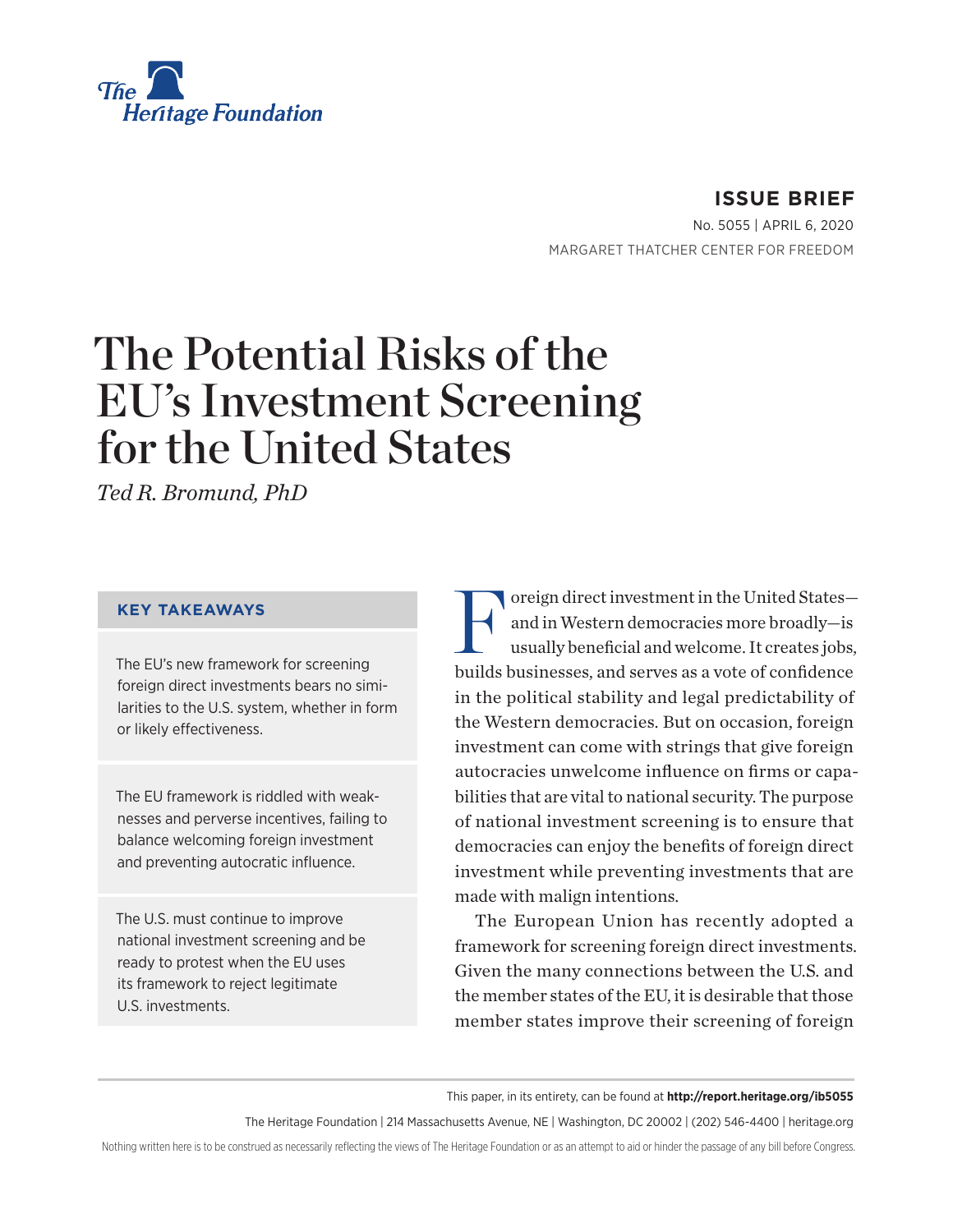direct investment. Indeed, improving this screening has been a major goal of the U.S.'s recent reform of its own screening system. But the EU's framework is unlikely to be effective in its current form. Worse, there are reasons to be concerned the EU will use its framework against investment from the U.S. The U.S. should focus on improving investment screening at the national level inside and outside the EU, and vigorously protest any use of the EU's screening system against the United States.

#### The EU's Investment Screening Framework

The EU's adoption of a framework for screening foreign direct investment began with proposals from the European Commission that were published in September 2017. The text of the framework was agreed by the European Parliament, the commission, and the Council of the European Union in November 2018; and the council approved the resulting regulation on March 5, 2019.<sup>1</sup> In intent, the EU's framework is often asserted to be similar to the Committee for Foreign Investments in the United States (CFIUS), which is the U.S. system for foreign investment screening. But the EU's system has a fundamentally different design, and comparisons to CFIUS are misleading.

Unlike CFIUS, which can block certain kinds of foreign investment in the United States, the EU's framework does not have the power to block foreign investment in EU member states. The EU's framework leaves the decision on whether to implement screening procedures, or to accept or reject a particular investment, to individual EU countries. But the EU framework allows both the European Commission and other EU member states to intervene in screening procedures that are begun by a member state:

- If a member state chooses to review a potential foreign investment through its national screening procedures, it must inform the European Commission and other EU member states that such a review is under way.
- If another EU member state considers this foreign investment to pose a risk to its own security or public order, it can address comments to the member state conducting the review.
- The European Commission is obligated to review all investments screened at the national level. If the commission believes that investment affects security or public order in more than one EU member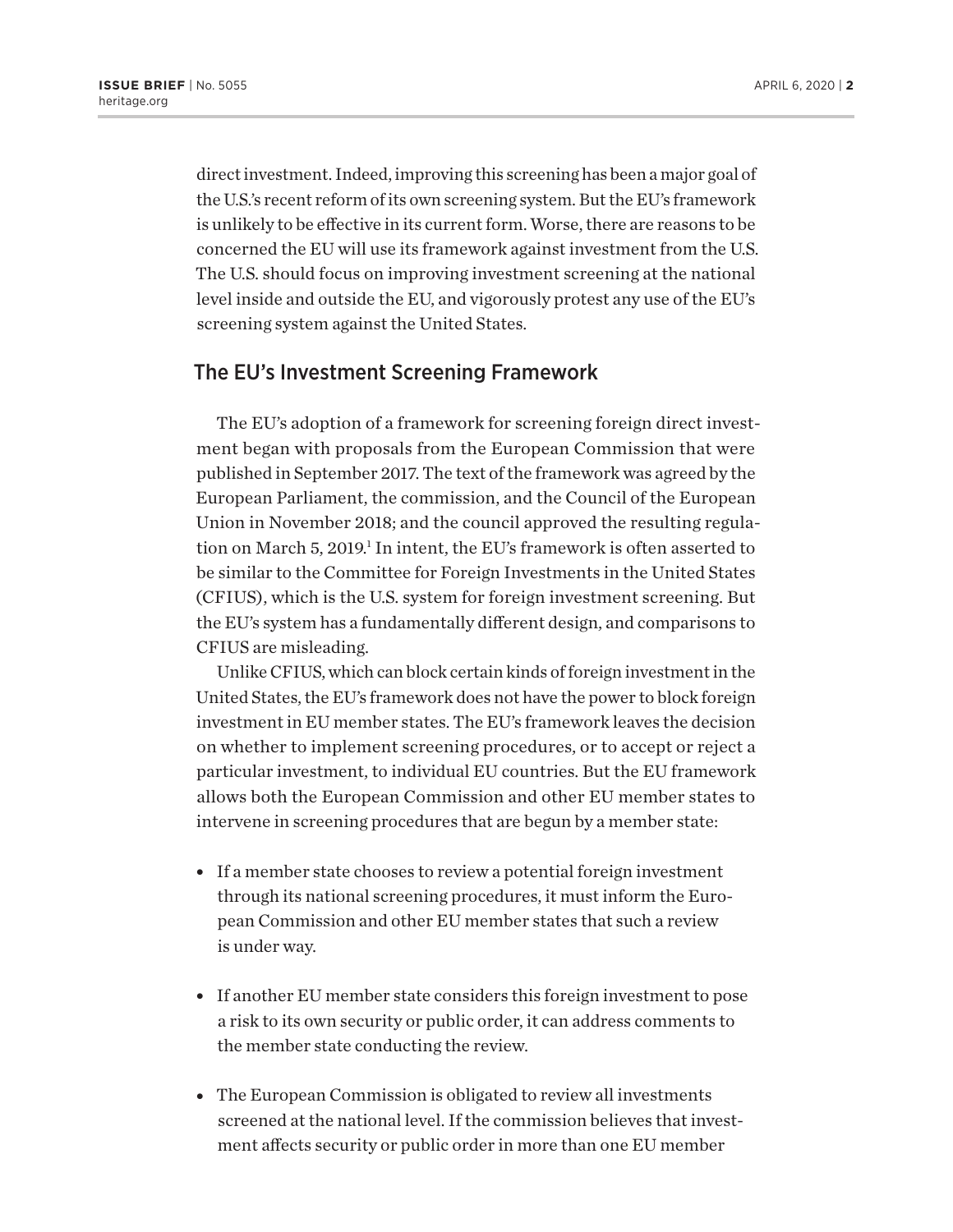state, it *may* issue a non-binding opinion. If at least one-third of EU states express concerns about an investment, the commission *must* issue such an opinion.

• Each EU member state also has the right to ask the commission to issue an opinion on the procedures carried out by the member state screening the potential investment. In other words, the commission can issue opinions on the procedures used to screen investments at the national level, as well as on the investments being screened.

Finally, the commission has a more direct role of supervising all investment within the EU that might affect official EU projects. If the commission finds that an investment might affect these official EU activities, it will issue an opinion to the EU member state that is the destination of the investment. Thus, while the EU's framework will normally work on the basis of information provided by, and complaints made by, the EU member states, the commission also has the power to act on its own when it believes EU projects to be at risk.

#### The Weaknesses of the EU's Investment Screening Framework

All investment screening systems must balance desirable objectives, and, as a result, any conceivable system has both advantages and disadvantages. But the EU's investment screening framework is so riddled with weaknesses that it is difficult to take seriously as a useful contribution to the West's need for systems that strike a reasonable balance between welcoming foreign investment and protecting the West from undesirable autocratic influences.

The weaknesses of the EU's system are:

1. **Perverse screening incentives.** The EU system only comes into play if an EU member state has both a national investment screening system and chooses to use it to review a potential foreign investment. The simple way to avoid the EU system, therefore, is either not to have such a system, or not to use it. The EU system may therefore incentivize EU member states to avoid reviewing potentially problematic foreign investment, or to avoid setting up a national system at all. In short, the EU framework may lead to less screening, or less-effective screening, of foreign direct investment in the EU's member states.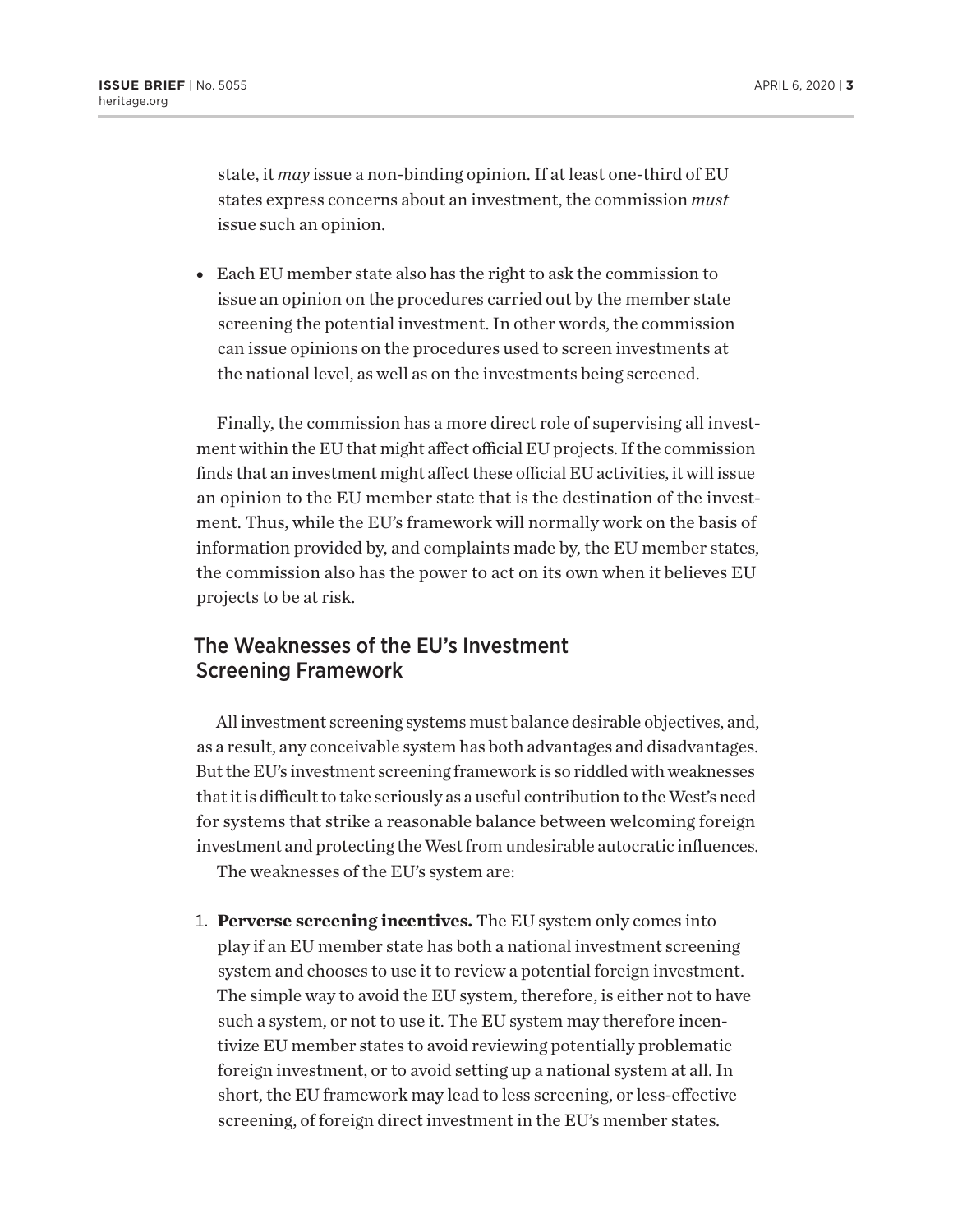- 2. **Inability to prevent unwelcome investments.** The EU framework relies on the non-binding opinions issued by the European Commission, and the expressions of concern from other EU member states. But if an EU member state is determined to proceed with an unwise project—as Germany has been with the Nord Stream 2 gas pipeline, for example—this framework will do nothing to prevent the project from going ahead. This is particularly true if the nation accepting the investment is one of the EU's more influential members. In other words, the EU framework offers little more than the illusion that the EU screens foreign investment, and that illusion could actually encourage autocratic nations to view the EU member states as welcoming destinations for investments from autocratic regimes.
- 3. **Risk of trading favors in investment screening.** The EU framework creates the risk of trade-offs on undesirable investments between EU member states, and between the member states and the commission. If two EU member states are each reviewing a potentially undesirable investment, it would be simple for them to agree not to protest each other's investment, and thereby to short-circuit much of the EU framework. Similarly, EU member states will undoubtedly lobby the commission not to condemn investments that the member states wish to accept, and the lobbying of the EU's larger members is likely to be more effective than that of its smaller ones. Put simply, it is one thing for Greece to lobby the commission, and another if it is Germany doing the lobbying. In this environment, it is likely that commission decisions on whether to issue an opinion on an investment will be made on political considerations, not merit.

In short, the EU's framework is a Rube Goldberg apparatus of non-binding opinions and expressions of concern that bears no effective resemblance to CFIUS. Unfortunately for the U.S., the EU's framework is unlikely to be effective, and its weaknesses are both obvious and easily exploitable. When it works, it will work unpredictably, which is bad for investors; when it fails, it will do so unpredictably, which makes it unreliable. Indeed, the EU's framework is such a hodgepodge that it raises the suspicion that it is meant to fail, and thereby to create an imperative for empowering the EU to take over all investment screening inside the EU at the expense of the sovereignty of its member nations.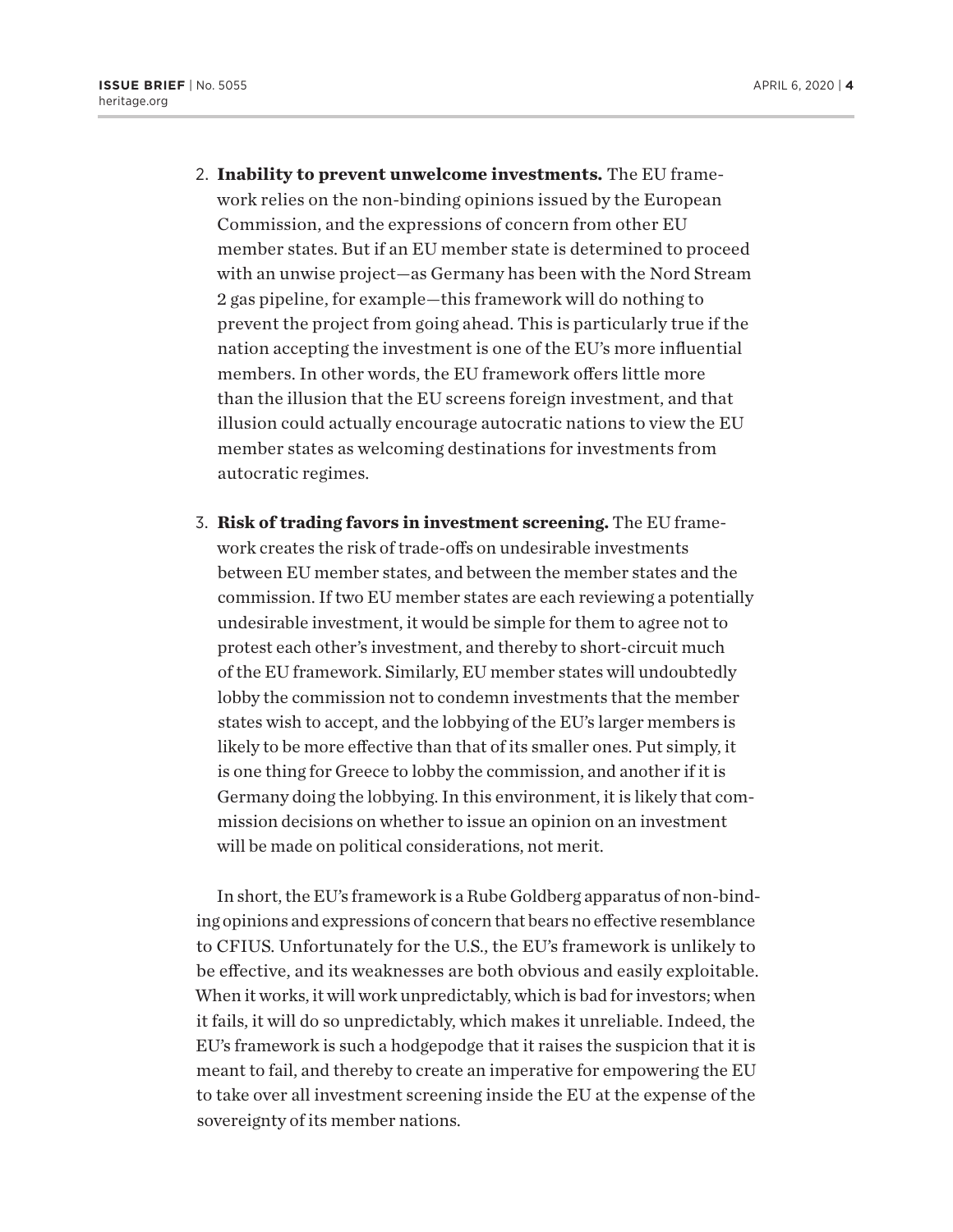### The EU's Investment Screening Framework May Be Directed Against the U.S.

Assessments of the EU's foreign investment screening framework have universally accepted that it is directed primarily against China, with Russia a secondary target. There can be little doubt that China, in particular, is indeed one target of the framework. The European Commission's statement in its 2019 report on China that "China can no longer be regarded as a developing country" has been widely remarked upon, and commentators assert that the commission's—and the EU's—attitude toward China has shifted against what Sophie Meunier, co-director of Princeton University's European Union Program, calls "the backdrop of surging Chinese investment in Europe over the past decade."2

But China is not the only likely target of the EU's framework. This is because the framework is aimed as much at protecting official EU programs as it is at deterring undesirable investment into opportunities that are not official EU programs. The EU has published a list of eight official EU programs to which the commission will apply its investment screening framework:

- 1. **The European Global Navigation Satellite System (GNSS).** The EU describes its GNSS program, called Galileo, as follows: "Until now, GNSS users have had to depend on non-civilian American GPS or Russian GLONASS signals. With Galileo, users now have a new, reliable alternative that, unlike these other programmes, remains under civilian control. While European independence is a principal objective of the programme, Galileo also gives Europe a seat at the rapidly expanding GNSS global table."3
- 2. **The Copernicus program.** This is a satellite-based earth monitoring program. The EU states that Copernicus "should ensure an autonomous Union capacity for spaceborne observations and provide operational services in the field of the environment, civil protection and civil security."4
- 3. **The Horizon 2020 program.** This is a funding program to promote research and innovation. The EU states that it is a "flagship initiative aimed at securing Europe's global competitiveness. Seen as a means to drive economic growth and create jobs, Horizon 2020 has the political backing of Europe's leaders and the members of the European Parliament."5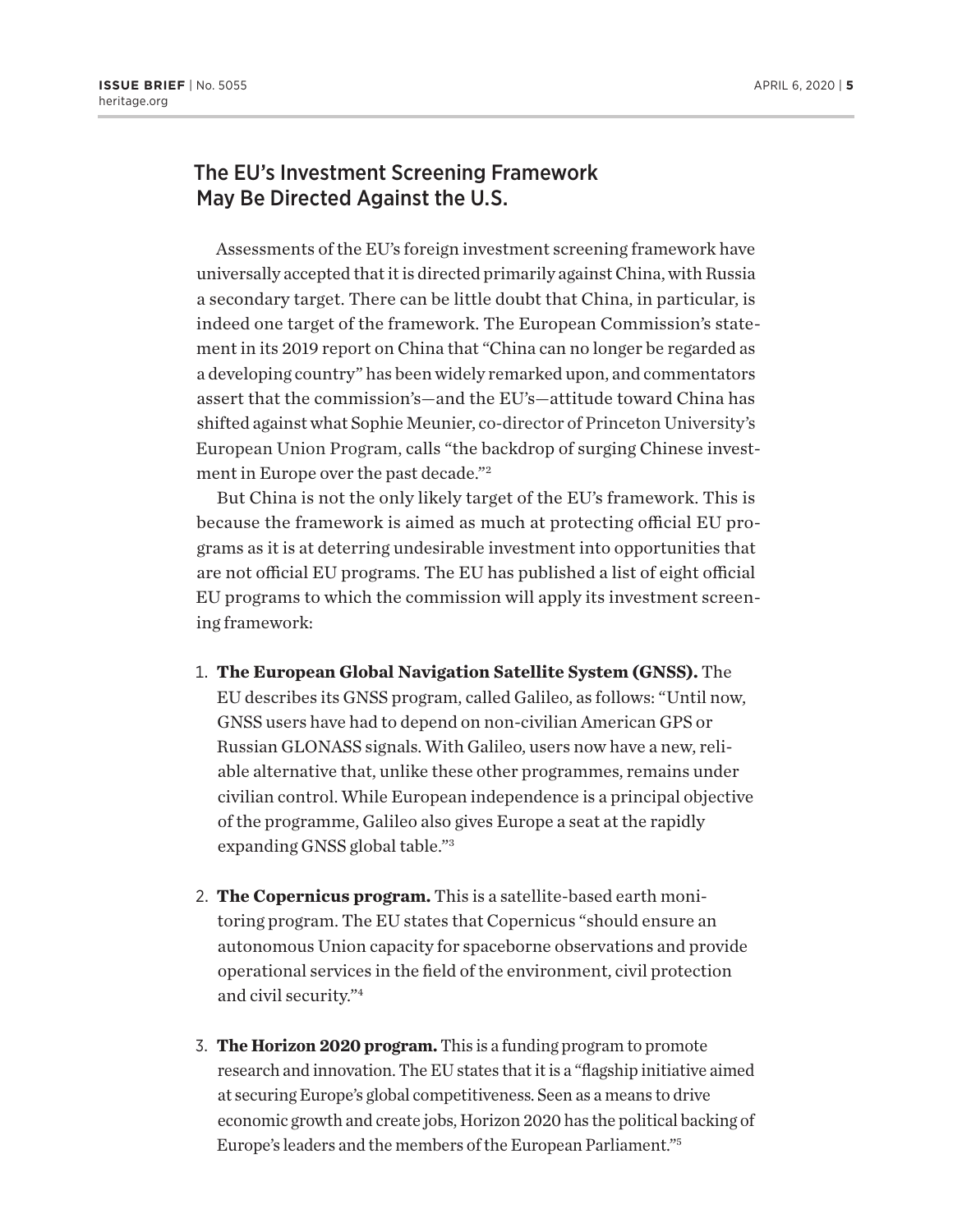- 4. **Trans-European Networks for Transport.** This is a policy that "supports the completion of 30 Priority Projects, representing high European added value, as well as projects of common interest and traffic management systems that will play a key role in facilitating the mobility of goods and passengers within the EU."6
- 5. **Trans-European Networks for Energy.** This is a policy that is "focused on linking the energy infrastructure of EU countries…. The EU helps countries…to work together to develop better connected energy networks, and provides funding for new energy infrastructure."7
- 6. **Trans-European Networks for Telecommunications.** This is a policy to "support the trans-European deployment of services based on telecommunications networks. EU investment is currently focused on modernising existing networks."8
- 7. **The European Defence Industrial Development Program (EDIDP).** The European Commission describes this program, and its associated fund, as an effort to "foster an innovative and competitive defence industrial base and contribute to the EU's strategic autonomy."9
- 8. **Projects related to Permanent Structured Cooperation for Defense (PESCO).** The European Council on Foreign Relations states that PESCO is a contribution to "European strategic autonomy [that] is—like European sovereignty and strategic sovereignty—one of many concepts that seek to promote a more capable, independent EU at a time of growing geopolitical competition."10

In short, of the eight EU programs covered at the level of the commission by the EU's investment screening framework, four (GNSS, Copernicus, EDIDP, and PESCO) are explicitly intended to promote the EU's independence or autonomy from the United States, and one (Horizon 2020) is intended to promote the EU's global competitiveness against, among other nations, the United States. It would be remarkable if the EU decided to allow U.S. investment—in particular, controlling investment—into any of these projects. It is therefore likely that, insofar as the EU's investment screening framework is effective, it will be directed not only against investments from China, but also from the U.S.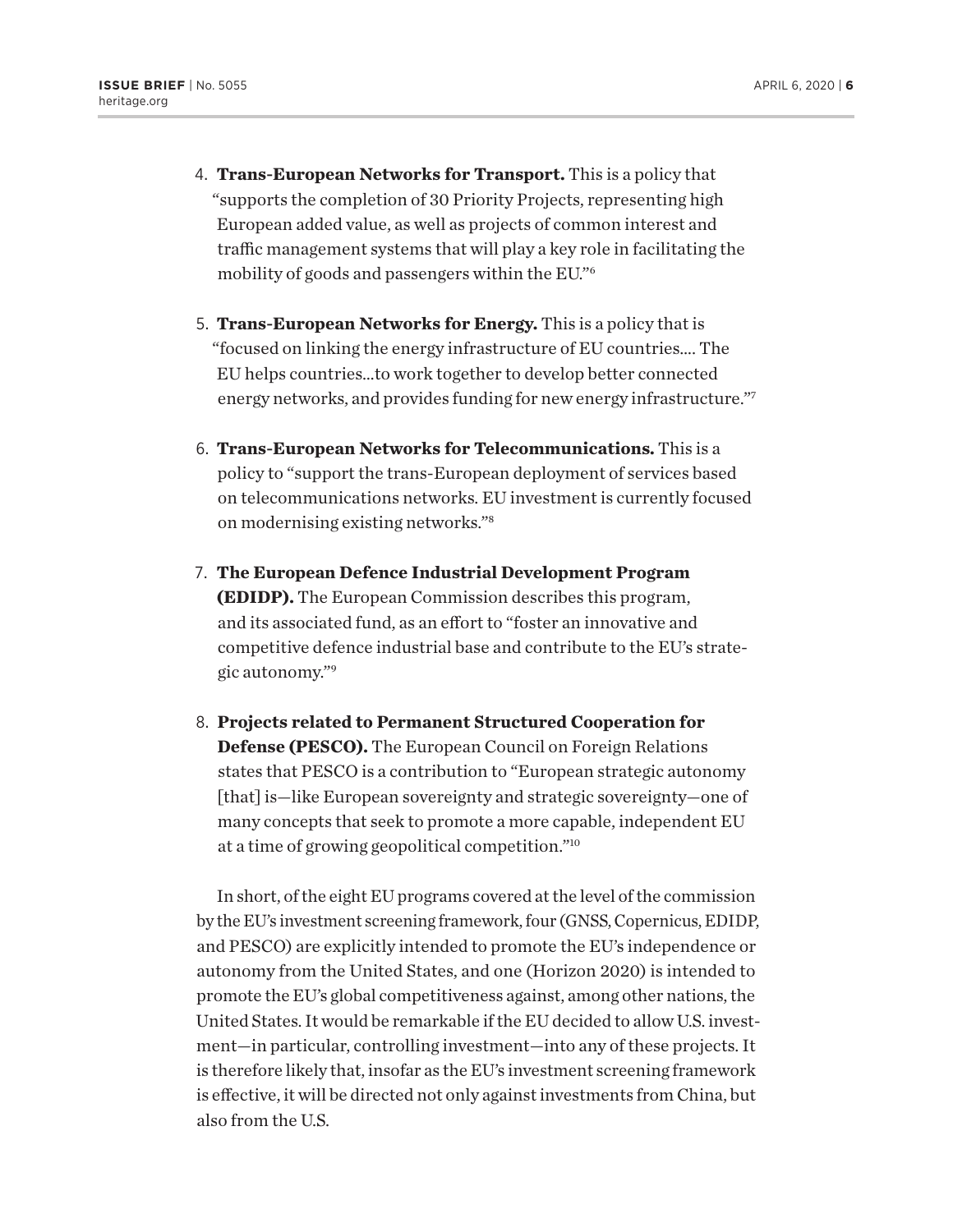The EU's framework may also work against investments from the U.S. even when the EU is reviewing investments in projects outside the eight official EU programs. Commentators have observed a tendency in recent years for Europeans to argue that the world is being divided up—or has been divided up—into spheres of U.S., Chinese, and European influence,<sup>11</sup> and that Europe must develop the capability to act independently of the U.S. if it is to survive in this divided world dominated by the great powers. Indeed, the concepts of independence and autonomy that form the basis for projects like PESCO testify to the strength of these beliefs.

In a world where the German economics minister is willing to explicitly compare the U.S. to the People's Republic of China, it is not farfetched to fear that the EU may decide that U.S. investment in major infrastructure projects, advanced technologies, or industries that provide public services poses a threat to the EU's security or public order.12 It is, of course, highly unlikely that the EU would act against all U.S. investment, or even the vast majority of it, but the EU's eight projects have established the precedent that certain activities are so important to the EU's autonomy that they need special protection, and that is a precedent that could easily be expanded to cover other opportunities that U.S. investors may wish to consider.

## What the U.S. Should Do

In 2018, the U.S. adopted the Foreign Investment Risk Review Modernization Act (FIRRMA) of 2018, which updated CFIUS. Included in FIRRMA is a provision calling on the President to "conduct a more robust international outreach effort" to help U.S. allies establish procedures similar to those of CFIUS. FIRRMA also instructs the chair of CFIUS to establish formal information-sharing procedures with U.S. allies. Until February 2022, CFIUS will determine whether European states have adequate national-security-based investment review processes.13 With improved foreign review procedures and better information sharing in place, CFIUS will be able to participate in what one authority describes as "coordinated, multilateral national security reviews of multinational cross-border investments."14

The weaknesses of the EU's investment-screening framework means that it will make little, if any, contribution to the international outreach effort called for by FIRRMA. Indeed, the framework's potential perverse effects mean that it may even hamper the closer coordination between the U.S. and its allies that FIRRMA seeks to promote. The EU's investment screening framework thus cannot be considered an adequate national-security-based investment review process for the purposes of CFIUS's modernization efforts.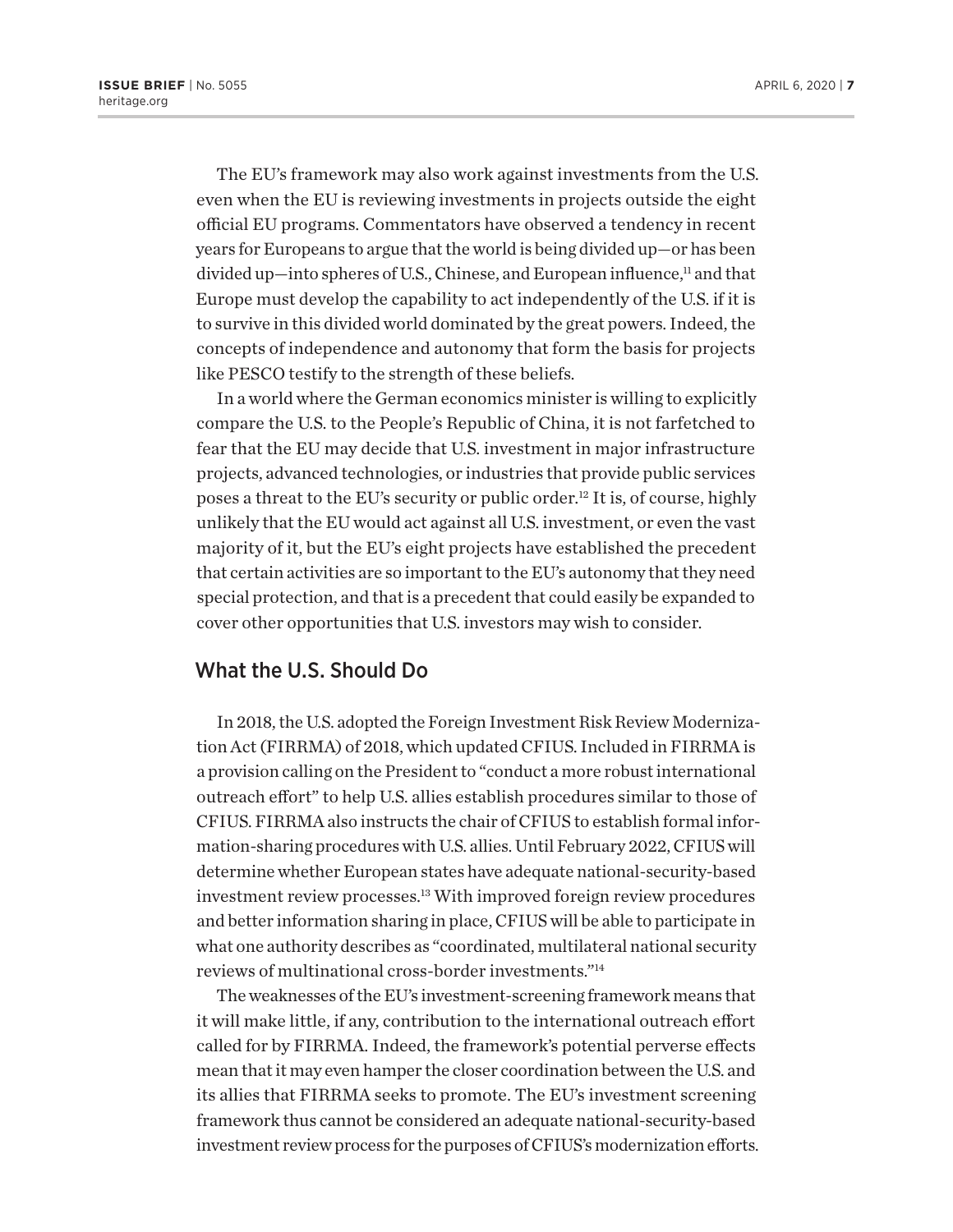Therefore, the U.S. should:

- <sup>l</sup> **Continue to focus on improving foreign investment screening at the national level.** Both inside and outside the EU, the U.S.'s goal should be for its allies to develop and enhance effective systems for screening foreign direct investment for potential security risks. Because the EU's framework relies on national systems, it is clearly no replacement for such systems. The goal and the mechanisms that the U.S. has set out in FIRRMA are appropriate, and the U.S. should not be distracted from them by the EU's adoption of its own investment-screening framework.
- <sup>l</sup> **Protest vigorously against any EU use of its framework against the U.S.** It is likely that the EU's foreign investment screening framework will, sooner or later, be used against an intended investment from the United States. The U.S. must be ready for this possibility, and, as soon as it materializes, must make it clear to the EU that any use of the framework against the U.S. would pervert the purposes for which capitalist democracies adopt mechanisms for screening foreign investment, and would constitute a serious breach of trust between the U.S. and the EU.

Analysis of the EU's foreign investment screening framework has been distorted by the assumption that the EU shares the U.S.'s approach for understanding and dealing with the problems of foreign direct investment that is made with malign intentions. The EU framework has been repeatedly compared to the CFIUS, when in reality the EU's invention bears no similarities to CFIUS, whether in form or likely effectiveness.

More serious still, commentators have assumed that, because the U.S. is concerned about the intentions behind some Chinese foreign direct investment, the EU must therefore be driven by identical concerns. While the EU undoubtedly shares some of the U.S. concerns about China, it will also seek to use its new framework to defend EU projects that are intended to protect and enhance its autonomy from the United States. The U.S. must be ready to protest if and when the EU uses this framework to reject U.S. investment that, unlike malign investment from China, originates in an allied nation and is clearly being made for legitimate commercial purposes.

Ted R. Bromund, PhD, is Senior Fellow in Anglo-American Relations in the Margaret Thatcher Center for Freedom, of the Kathryn and Shelby Cullom Davis Institute for National Security and Foreign Policy, at The Heritage Foundation.